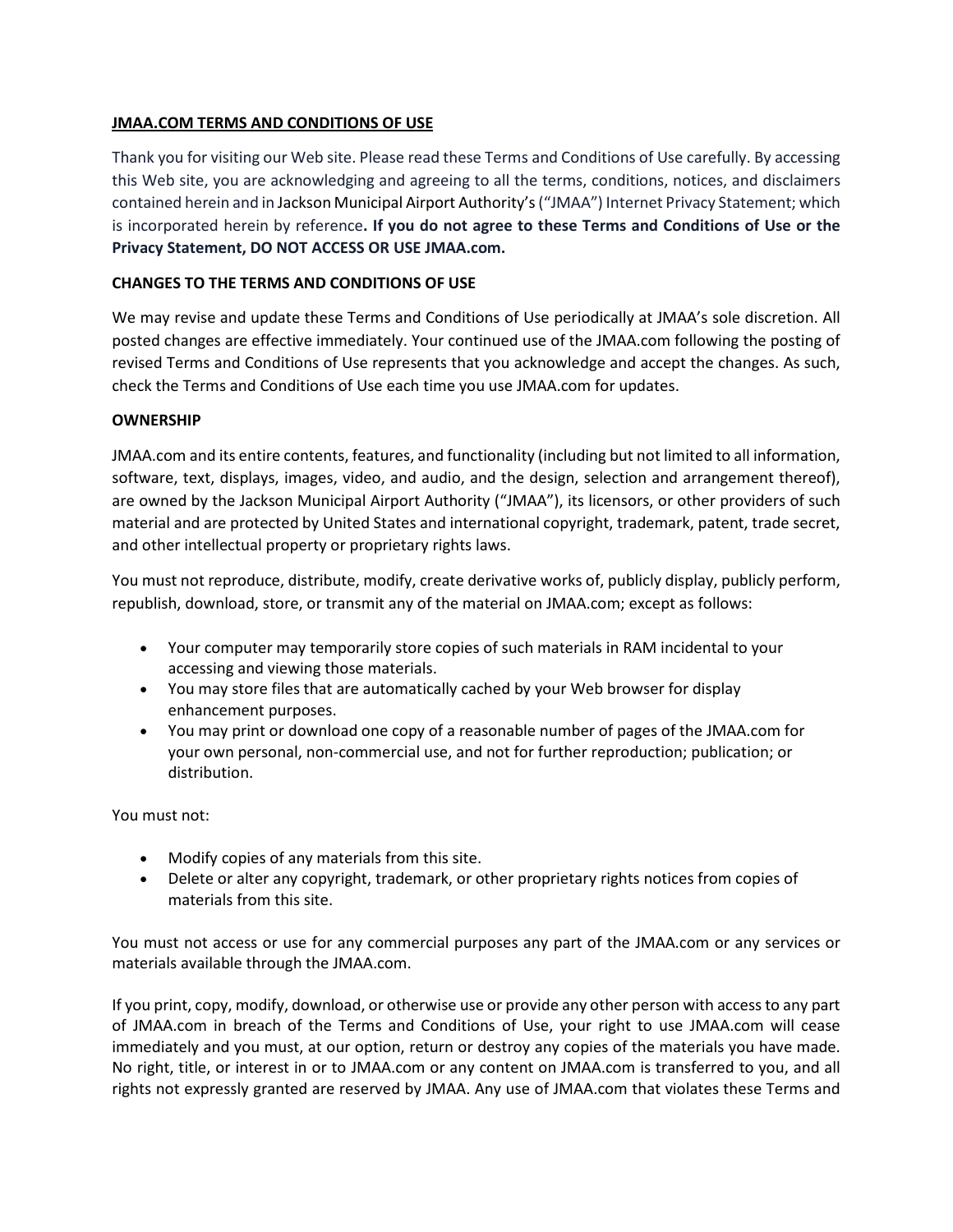Conditions of Use is a breach of these Terms and Conditions of Use and may violate copyright, trademark, and other laws.

## **TRADEMARKS**

The Jackson Municipal Airport Authority, the JMAA logo, and all related names, logos, product and service names, designs, and slogans are trademarks of JMAA or its affiliates or licensors. You must not use such marks without the prior written permission of JMAA. All other names, logos, product and service names, designs, and slogans on this JMAA.com are the trademarks of their respective owners.

## **PROHIBITED USES**

You may use the JMAA.com only for lawful purposes and in accordance with these Terms and Conditions of Use.

You agree not to use the JMAA.com:

- In any way that violates any applicable federal, state, local, or international law or regulation (including, without limitation, any laws regarding the export of data or software to and from the US or other countries).
- For exploiting, harming, or attempting to exploit or harm minors in any way by exposing them to inappropriate content, asking for personally identifiable information, or otherwise.
- To impersonate or attempt to impersonate JMAA, an JMAA employee, another user, or any other person or entity (including, without limitation, by using e-mail addresses associated with any of the foregoing).
- To engage in any other conduct that restricts or inhibits the use or enjoyment of JMAA.com by anyone, or which, as determined by JMAA, may harm JMAA or users of JMAA.com or expose them to liability.

Additionally, you agree not to:

- Use JMAA.com in any manner that could disable, overburden, damage, or impair the site or interfere with the use of JMAA.com by any other person, including her/his ability to engage in real time activities through JMAA.com.
- Use any robot, spider, or other automatic device, process, or means to access JMAA.com for any purpose, including monitoring or copying any of the material on JMAA.com.
- Use any manual process to monitor or copy any of the material on JMAA.com or for any other unauthorized purpose without JMAA's prior written consent.
- Use any device, software, or routine that interferes with the proper working of JMAA.com.
- Introduce any viruses, trojan horses, worms, logic bombs, or other material which is malicious or technologically harmful.
- Attempt to gain unauthorized access to, interfere with, damage, or disrupt any parts of JMAA.com, the server on which JMAA.com is stored, or any server, computer, or database connected to JMAA.com.
- Attack JMAA.com via a denial-of-service attack or a distributed denial-of-service attack.
- Otherwise attempt to interfere with the proper working of JMAA.com.

## **INFORMATION COLLECTED**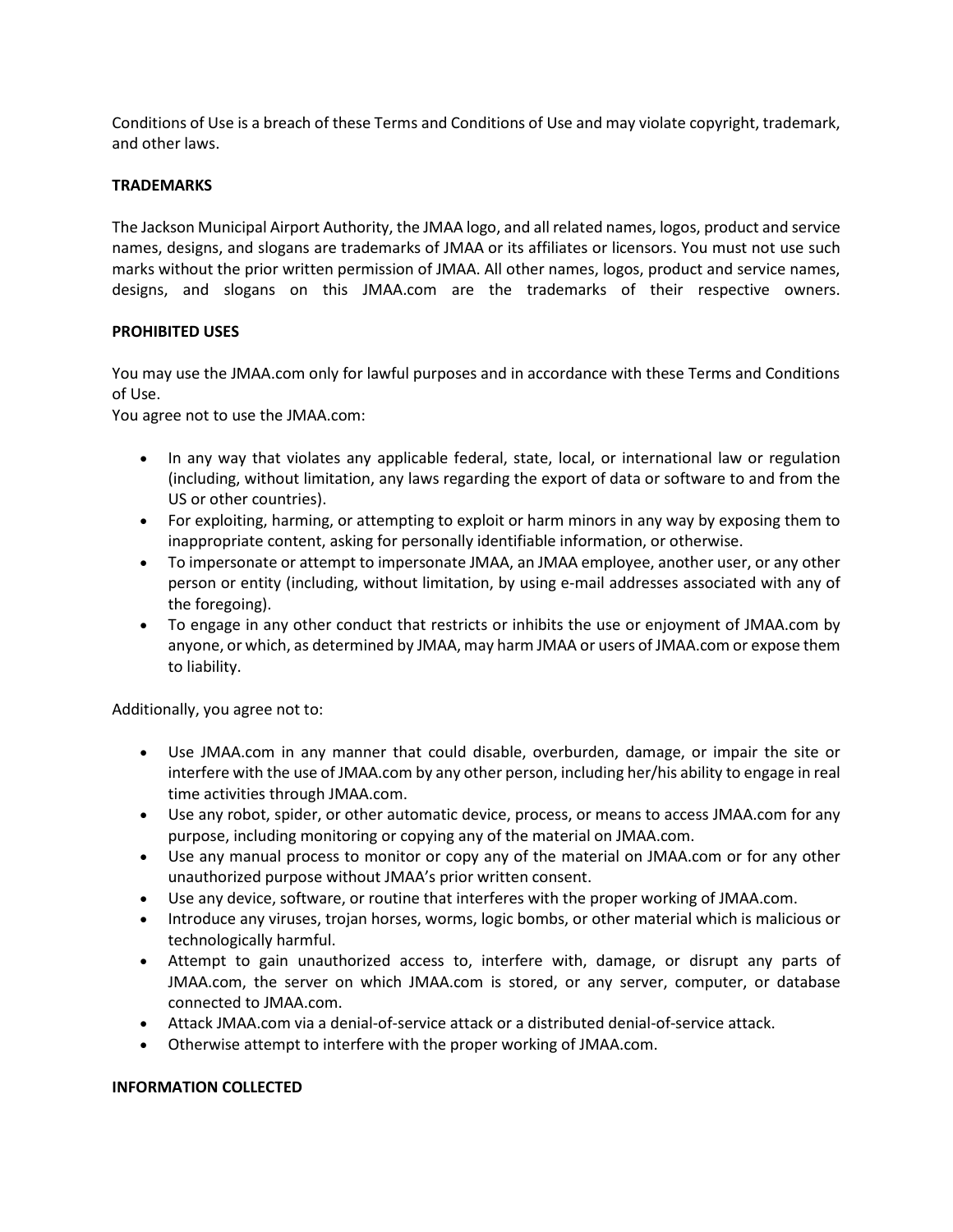All information we collect on JMAA.com is subject to JMAA's Privacy Statement. By using JMAA.com, you consent to all actions taken by JMAA with respect to your information in compliance with the Privacy Statement.

### **TRANSMITTED MATERIAL**

Internet transmissions are never completely private or secure. Any message or information you send to or through JMAA.com may be read on intercepted by others, unless it is encrypted. Sending a message to JMAA is done at your own risk.

### **INDEMNIFICATION**

You agree to defend, indemnify and hold harmless JMAA, its affiliates, licensors, and service providers, and its and their respective officers, directors, employees, contractors, agents, licensors, suppliers, successors, and assigns from and against any claims, liabilities, damages, judgments, awards, losses, costs, expenses, or fees (including reasonable attorneys' fees) arising out of or relating to your violation of these Terms and Conditions of Use or your use of JMAA.com, including, but not limited to, any use of the content therein other than as expressly authorized in these Terms and Conditions of Use or your use of any information obtained from JMAA.com.

### **LIMITATION ON LIABILITY**

In no event will JMAA, its affiliates, or their licensors, service providers, employees, agents, officers, or directors be liable for damages or any kind, under any legal theory, arising out of or in connection with your use and/or inability to use JMAA.com, any websites linked to it and/or any content on JMAA.com or such other websites linked to JMAA.com. Therefore, JMAA is not liable for damages of any type, including any direct, indirect special, incidental, consequential, or punitive damages, and damages for including, but not limited to, personal injury, pain and suffering, emotional distress, loss of revenue, loss of profits, loss of business, anticipated savings, loss of use, loss of goodwill, and loss of data, whether caused by tort (including negligence, breach of contract or otherwise), even if foreseeable. JMAA's Limitations on Liability is subject to and controlled by any applicable statutes, regulations, and/or ordinances of the United States, State of Mississippi, or City of Jackson, MS.

#### **GOVERNING LAW AND JURISDICTION**

All matters relating to JMAA.com and these Terms and Conditions of Use and any dispute or claim arising therefrom or related thereto (in each case, including non-contractual disputes or claims), shall be governed by and construed in accordance with the laws of the State of Mississippi, without giving effect to any choice or conflict of law provision or rule (whether of the State of Mississippi or any other jurisdiction).

Any legal suit, action, or proceeding arising out of, or related to, these Terms and Conditions of Use or JMAA.com shall be instituted exclusively in the United States District Court for the Southern District of Mississippi, Northern Division or the appropriate court of the State of Mississippi located in Rankin County, MS. However; JMAA retains the right to bring any suit, action, or proceeding for breach of these Terms and Conditions of Use in the country of residence of the person accessing or using or any other appropriate country. Persons accessing and using JMAA.com waive all objections to the exercise of